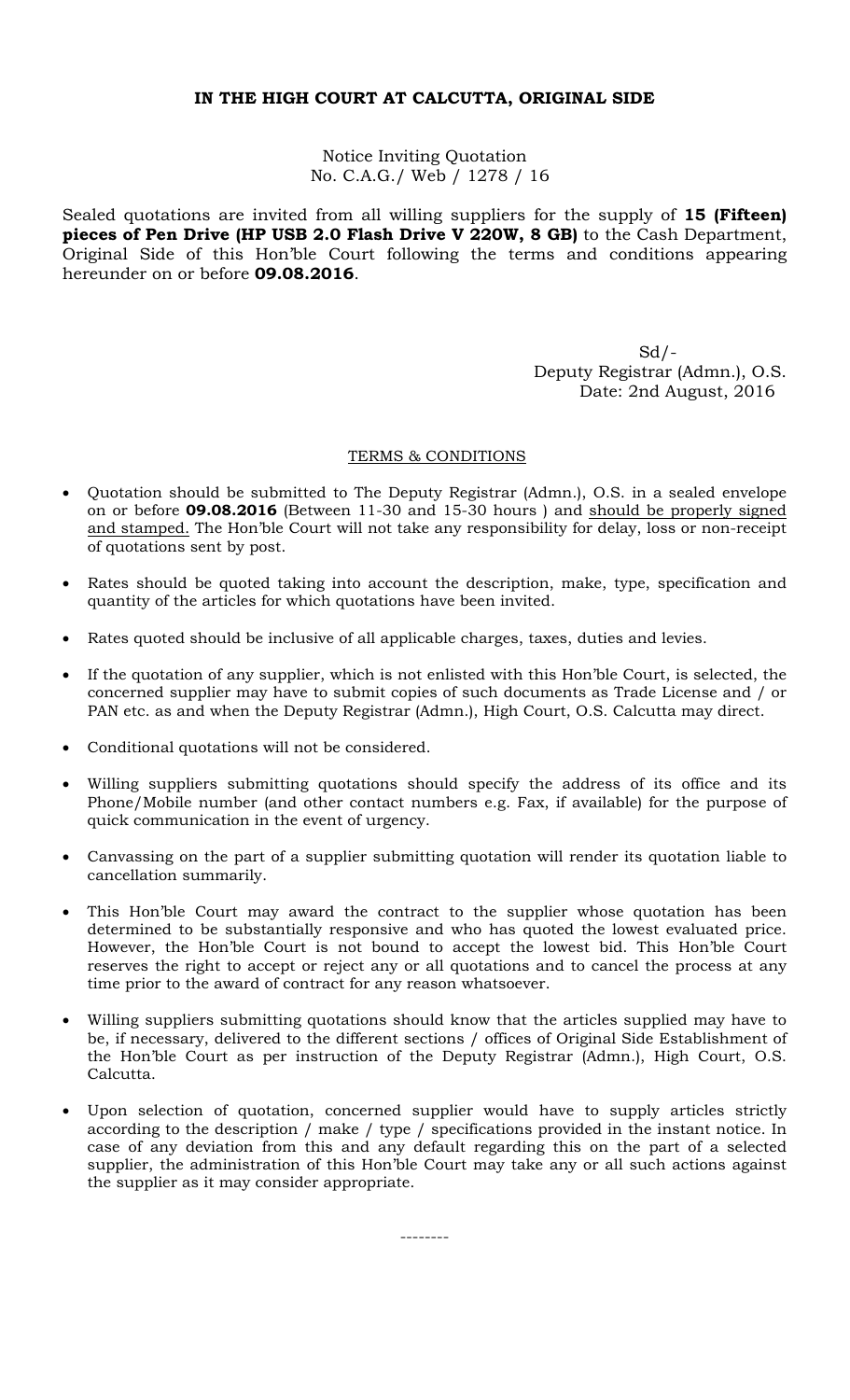# **IN THE HIGH COURT AT CALCUTTA, ORIGINAL SIDE**

Notice Inviting Quotation No. C.A.G./ Web / 1285 / 16

Sealed quotations are invited from all willing suppliers for the supply of **1 Box containing 2 toners for the Photocopy Machine (Work Centre 5016/5020, Recorder Number : 106R01277 of Xerox Company)** to the Cash Department, Original Side of this Hon'ble Court following the terms and conditions appearing hereunder on or before **10.08.2016**.

 $Sd$  /  $-$  Deputy Registrar (Admn.), O.S. Date: 3rd August, 2016

### TERMS & CONDITIONS

- Quotation should be submitted to The Deputy Registrar (Admn.), O.S. in a sealed envelope on or before **10.08.2016** (Between 11-30 and 15-30 hours ) and should be properly signed and stamped. The Hon'ble Court will not take any responsibility for delay, loss or non-receipt of quotations sent by post.
- Rates should be quoted taking into account the description, make, type, specification and quantity of the articles for which quotations have been invited.
- Rates quoted should be inclusive of all applicable charges, taxes, duties and levies.
- If the quotation of any supplier, which is not enlisted with this Hon'ble Court, is selected, the concerned supplier may have to submit copies of such documents as Trade License and / or PAN etc. as and when the Deputy Registrar (Admn.), High Court, O.S. Calcutta may direct.
- Conditional quotations will not be considered.
- Willing suppliers submitting quotations should specify the address of its office and its Phone/Mobile number (and other contact numbers e.g. Fax, if available) for the purpose of quick communication in the event of urgency.
- Canvassing on the part of a supplier submitting quotation will render its quotation liable to cancellation summarily.
- This Hon'ble Court may award the contract to the supplier whose quotation has been determined to be substantially responsive and who has quoted the lowest evaluated price. However, the Hon'ble Court is not bound to accept the lowest bid. This Hon'ble Court reserves the right to accept or reject any or all quotations and to cancel the process at any time prior to the award of contract for any reason whatsoever.
- Willing suppliers submitting quotations should know that the articles supplied may have to be, if necessary, delivered to the different sections / offices of Original Side Establishment of the Hon'ble Court as per instruction of the Deputy Registrar (Admn.), High Court, O.S. Calcutta.
- Upon selection of quotation, concerned supplier would have to supply articles strictly according to the description / make / type / specifications provided in the instant notice. In case of any deviation from this and any default regarding this on the part of a selected supplier, the administration of this Hon'ble Court may take any or all such actions against the supplier as it may consider appropriate.

--------